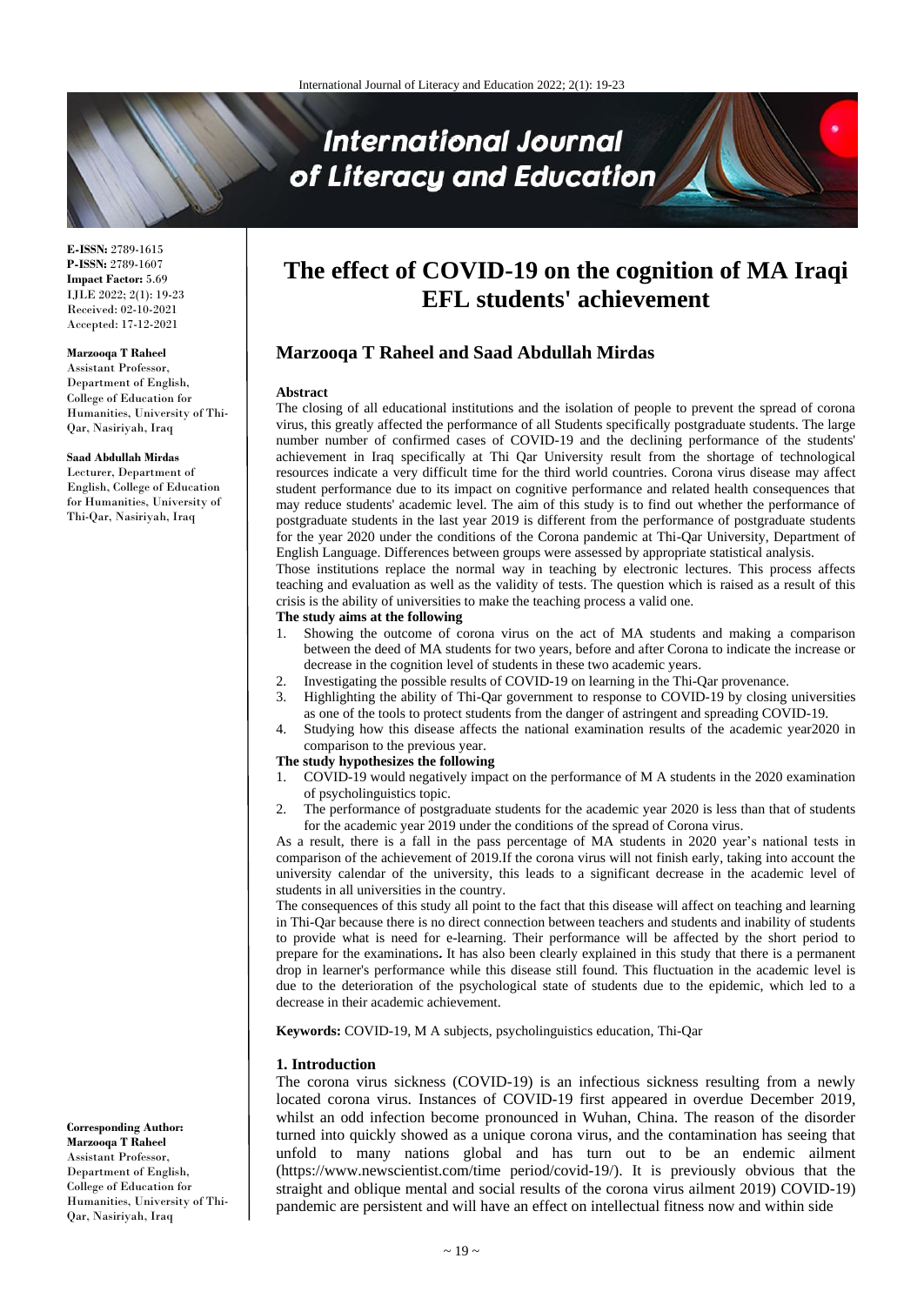the destiny as nicely because it affects the scholars' achievements. The pandemic is taking place in opposition to the backdrop of extended occurrence of intellectual fitness problems with inside the UK in current years in a few corporations.1, 2 In addition, extreme acute breathing syndrome corona virus 2 (SARS-CoV-2), the germ that reasons COVID-19, would possibly taint the mind or cause impervious responses which have extra unfavorable results on mind characteristic and intellectual fitness in sufferers with COVID-19 (McManus *et al*., 2016:22).

Researchers should install assets to recognize the mental, societal, and neuroscientific consequences of the COVID-19 pandemic which impact on college students' educational overall performance. Mobilization now will permit us to use the studying won to any destiny durations of multiplied contamination and lockdown, a good way to be mainly crucial for front-line people and for susceptible corporations, and to destiny pandemics. We use the time period intellectual fitness sciences to mirror the numerous unique disciplines, including, however now no longer constrained to, psychology, psychiatry, scientific remedy, behavioral and social sciences, and neuroscience, to be able to want to paintings collectively in a multidisciplinary style collectively with humans with lived revel in of intellectual fitness problems or COVID-19 to cope with those studies priorities (Ford *et al*., 2020: 54) [7] .

# **1.1 Definition of University Act**

In this analysis, educational overall performance is used widely to explain various elements which can have an impact on pupil achievement in college. Academic overall performance of college learners is a key function in schooling. It is taken into consideration to be the base round which the entire schooling device revolves. Narad and Abdullah (2016) opined that the instructional overall performance of college learners decides the achievement or breakdown of any instructional group Additionally, they emphasized that the pinnacle maximum precedence of all educators is instructional overall performance of college students (Anthony Abaidoo, 2018:5)<sup>[2]</sup>.

#### **1.2 These elements are classified into three regions 1.2.1 Cognitive abilities and Approaches**

Cognitive abilities and approaches consist of each simple cognitive abilities, inclusive of government functioning, interest, recall, spoken comprehension, and records processing, in addition to approaches and ideals that affect educational overall performance, consisting of inspiration, self-concept, approval, and college connectedness. Studies used various procedures to outline and explain those constructs (Taras, 2005:214) [16] .

## **1.2.2 Academic Behaviors**

Academic behaviors encompass various behaviors which could have an effect on college students' instructional overall performance. Common signs encompass on-project behavior, association, scheduling, attendance, arrangements, and impulse manage. Studies used a number of procedures to outline and explain those constructs (ibid).

# **1.3 Academic Accomplishment**

Academic fulfillment consists of identical check rankings in issue regions which include reading, math, and language arts; GPAs; study room check ratings; and different formal assessments (ibid).

#### **1.3.1 Factors influencing educational fulfillment 1.3.1.1 Non-cognitive elements**

Non-cognitive elements or abilities, are a fixed of "attitudes, behaviors, and strategies" that promotes educational and expert fulfillment, (Leslie & Ingrid, 2013:59)<sup>[11]</sup> including instructional self-value, self-discipline, inspiration, expectancy and purpose placing theories, emotional intelligence, and strength of mind. To create interest on elements apart from the ones measured through cognitive check ratings sociologists Bowles and Gintis coined the time period during the 1970s. The time period provides as a difference of cognitive elements, that are calculated via way of means of instructors via checks and quizzes. Noncognitive abilities are more and more gaining reputation due to the fact they offer a higher reason behind educational and expert outcomes (James *et al.*, 2006:45)<sup>[10]</sup>.

# **1.3.2 Self-value**

Self-valueis one of the fine predictors of educational fulfillment. Self-value is the perception of being capable of performing something. Stajković *et al*. checked out the Big Five developments on instructional achievement as nicely and noticed that conscientiousness and sensitive balance have been predictors of self-efficacy in over 1/2 of in their investigation. On the other hand, self-value become greater suggestive of educational overall performance than character in all the analyses. This shows that dad and mom who need their kids to have educational fulfillment can appearance to boom their kid's experience of self-value at faculty (Alexander *et al.*, 2018:238-245)<sup>[3]</sup>.

# **1.3.3 Motivation**

Motivation is the reasoning at the back of an character's actions. Research has determined that scholars with better educational overall performance, motivation and patience use intrinsic dreams in preference to extrinsic ones (Leslie & Ingrid, 2013:59)<sup>[11]</sup>. Furthermore, college students who're stimulated to enhance upon their preceding or upcoming overall performance have a tendency to carry out higher mentally than friends with decrease motivation. In different words, college students with better want for fulfillment have more educational overall performance (Friedman & Mandel,  $2011:15$ <sup>[6]</sup>.

## **1.3.4 Self-manage**

Self-manage, within the instructional placing, is associated self-control, self-regulation, put off of satisfication and impulse manage. Baumeister, Vohs, and Tice described strength of mind as "the capability for changing one's very own replies, in particular to carry them into line with requirements inclusive of standards, values, ethical, and social expectations, and to assist the achievments of longtime period dreams." (Baumeister *et al.*, 2007:351-355)<sup>[4]</sup>, in different words, strength of mind is the capacity to prioritize long-time period desires over the attraction of short-time period impulses.

Self-manage is commonly measured thru self finished questionnaires. Researchers frequently use the Self-Control range evolved with the aid of using Tangney, Baumeister, & Boone in 2004. Through a longitudinal take a look at of the marshmallow take a look at, researchers determined a courting among the time spent expecting the second one marshmallow and better instructional success. Yet, this locating best carried out for individuals who had the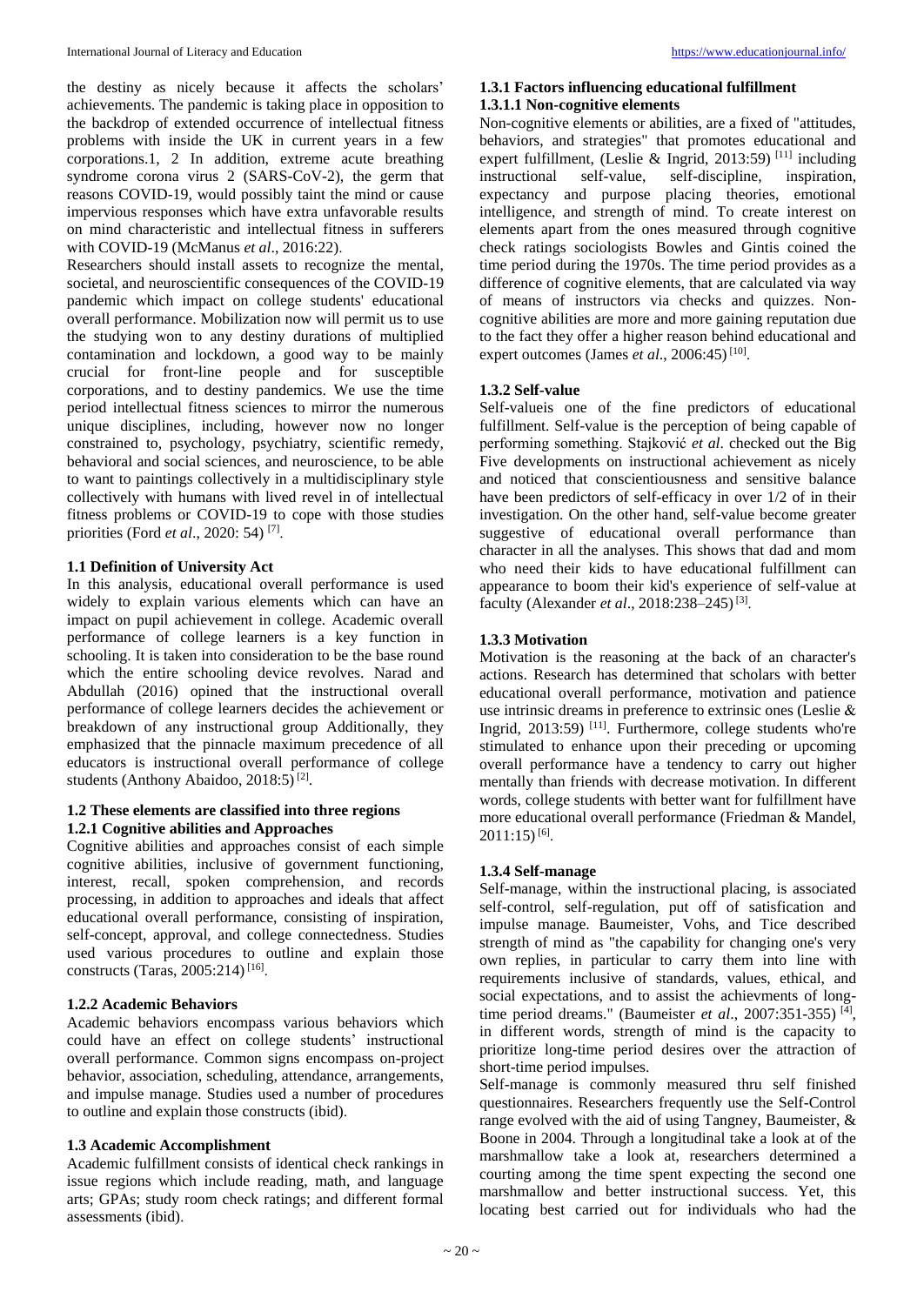marshmallow in undeniable sight and had been located with none distraction strategies. High situation of manage, wherein a person attributes achievement to private choice making and high quality behaviors consisting of discipline, is a selection of strength of mind. High locus of manage has been determined to have a high-quality predictive dating with excessive collegiate (Hannon, 2014:46-58)<sup>[8]</sup>.

#### **1.3.5 About COVID-19**

There is presently very little information on COVID-19 in terms of instructional research. The most effective literature to be had is without delay associated with clinical research (Chinazzi *et al*., 2020; Hopman, Allegranzi, & Mehtar, 2020; Kraemer *et al*., 2020; Wu & McGoogan, 2020; Zu *et al*., 2020). This isn't always appropriate to the fact training isn't always immediately stricken by the impact of the COVID-19 epidemic however alternatively due to the fact research in schooling not often contain outcomes of ailment at the powerful provision of schooling to beginners throughout the world. The fee at which COVID-19 has swiftly been expanding has made each region of human lifestyles to straight away sense its effect.

Druges are within the laboratories searching for a scientific way to this plague. Economists are operating on methods of coping with the financial impact of this plague on economies due to the fact corporations are last down each day and there are regulations on human mobility inside and throughout boarders (Kraemer *et al*., 2020). A ailment which seemed inside the Chinese location of Wuhan exceedingly unfold so rapid throughout China and different components of the arena (Wickramasinghe *et al*., 2020).

With information of accelerated quantity of instances of COVID-19 round the arena it become legitimately affordable for the authorities of Zambia to begin disturbing and placing procedures in location that might save you any shape of COVID-19 outbreak inside country. The authorities abrupt closure of all colleges and universities on twentieth March 2020. It has thus far controlled to comprise the unfold of COVID-19 with well timed intrusion procedures that protected confined influx of flights from outside, national sensitization packages and every day updates through Ministry of Health officials.

# **1.4 Result of COVID-19 on chance of tension, misery, and different outcomes, including self-damage and suicide**

While a upward thrust in signs of tension and coping replies to pressure are anticipated at some stage in those first-rate conditions, there's a threat that incidence of clinically applicable numbers of humans with anxiety, misery, and tasty in dangerous behaviours (consisting of suicide and self-damage) will growth. Of note, however, is that a upward push in suicide isn't always unavoidable, specially with country wide mitigation efforts.17

## **1.5 The effects of COVID-19 on getting to know: Dimensions and scale**

Just learning the global closure of faculties has no ancient precedent. 188 nations have imposed national closures, affecting extra than 1.5 billion college students and youth. In comparison to preceding disorder outbreaks, faculty closures were imposed pre-emptively: in 27 international locations closures have been brought earlier than instances of the virus have been recorded. The capacity losses which

can accrue in getting to know for today's younger generation, and for the improvement in their human capital, are difficult to fathom .

To reduce those losses, many universities are imparting distance studying to their college students. However, this feature is handiest to be had to a few. While extra than twothirds of nations have delivered a countrywide distance studying platform, simplest 30 percentage of low-earnings international locations have achieved so.10 Girls have much less get right of entry to virtual generation than boys, which may also lessen their get admission to and participation in on line gaining knowledge of. Students dwelling in casual settlements' camps with constrained infrastructure and no get entry to net are specifically impacted. Confinement and motion regulations can be incentives for events to struggle to occupy, loot or wreck faculties centers and hospitals; at the same time as empty faculties can be centered for navy use. Students with disabilities and unique wishes are specifically difficult to serve via distance programmes. The pleasant and accessibility of distance studying may be anticipated to differ significantly each throughout and inside nations. Only 15 nations are providing distance training in multiple language. Those losses can be finest for college kids who, caused with the aid of using the pandemic, drop out of college altogether. Mental fitness helps and offerings below pandemic situations, and the impact of COVID-19 at the intellectual fitness of own circle of relatives members, in particular college students and older human beings. Both studies are suggested online four. These conclusions, mixed with the posted clinical literature, knowledgeable the improvement of our studies priorities. The studies constitute a image of the contemporary situation, however they'll want to be repeated greater carefully over the path of the plague, and the studies priorities reviewed.

# **2. Methodology**

#### **2.1 Participants**

To confirm what's hypothesized, the look at is constructed on a take a look at given to18 of MA Iraqi EFL Students on the Department of English, College of Education, University of Thi-Qar. The pattern is of homogeneous populace of being taught the equal textbooks and the identical teacher and below the identical situations for two years, earlier than corona virus and after it. The records turned into accumulated in 2019 and 2020 examinations of these college students. Following the check that is constructed up, nine MA Students from 2019 and nine Students from 2020 had been purposefully decided on to take part within the look at. Then an evaluation become made to degree the overall performance of each corporations.

## **2.2 The Test**

To degree the fulfillment of the pattern subjects, the researcher has built a success check. The researcher carried out 5 questions in the concern of psychology and they're changed within the mild of the jury members' notes (exam committee). The check pursuits at verifying the speculation which states that "There are statistically good sized variations among the success of the scholars in 2019 year (earlier than Covid19 crisis) and the fulfillment of the scholars in 2020 year (after Covid 19 crisis).

#### **2.3 Data Discussion and Analysis**

The imply rankings of the two groups are compared at the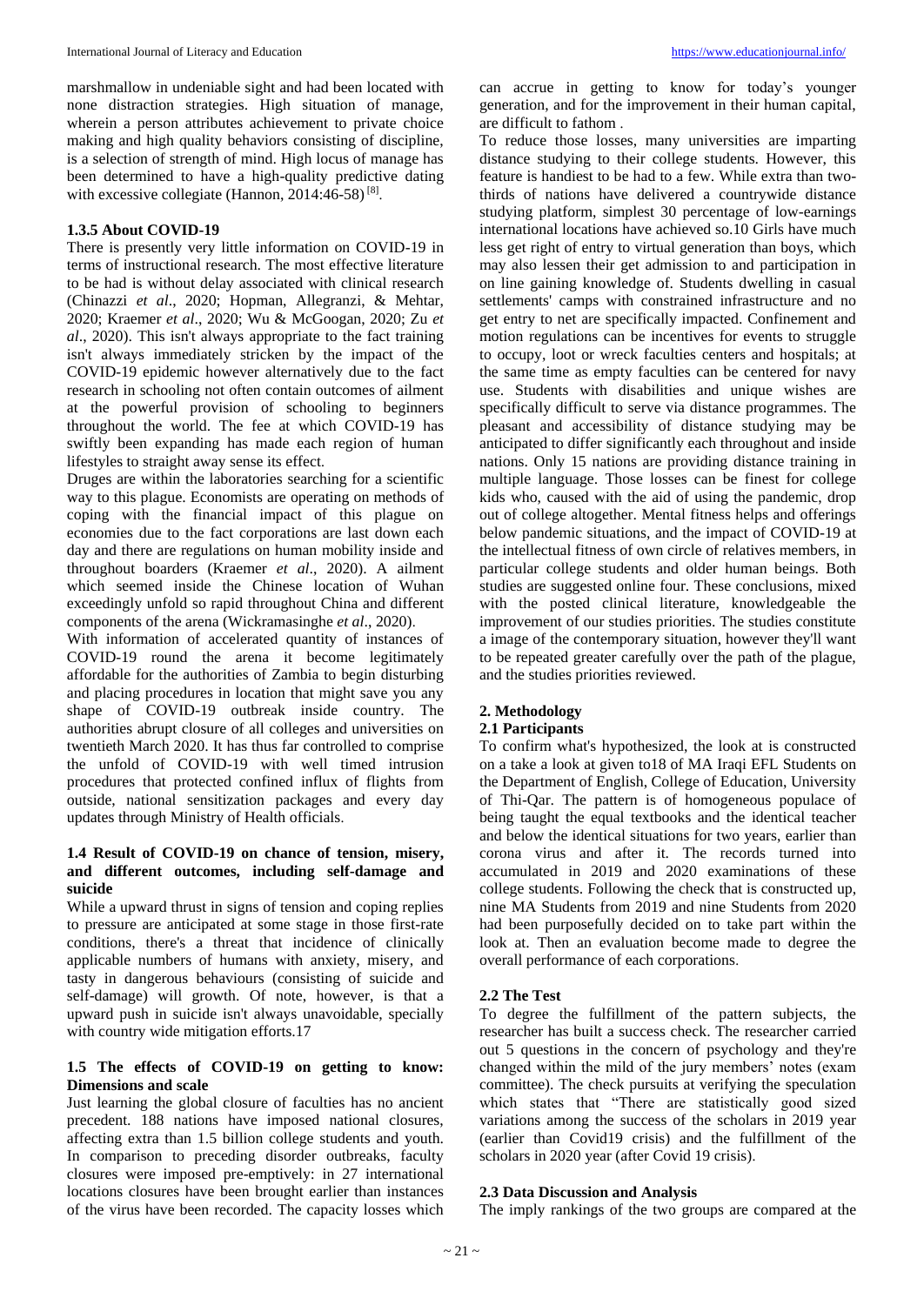$post - test$  a and the  $t - value$  has been designed with a view to discover if there are any statistically trivial variations among the mean rankings of the two corporations.

The evaluated  $t - value$  is (84.8) while the table  $t - value$  is (56.2) that is decrease than the calculated one. This shows that there are statistically massive version among the two groups. This approach that the primary businesses' fulfillment (earlier than Covid 19 crisis) is higher than the

second one group (after Covid 19 crisis). Accordingly, the hypothesis which states that "there are tremendous variations among the fulfillment of the primary group ((earlier than Covid 19 crisis) and the fulfillment of the second one group (after Covid 19 crisis) is proved. This shows that within the post – test, there are statistically good sized variations among the fulfillment of the primary group and the fulfillment of the second one group.

**Table 1:** Tendencies analysis of act of M A learners in 2019 and 2020 at Thi-Qar University in Iraq: results analysis report for 2019 and 2020

| No. | <b>Ouestions</b>                                                                                                                                                                                            | PerformancePerformancePercentage | $(%)$ in 2019 $(%)$ in 2020 | rise/drop |
|-----|-------------------------------------------------------------------------------------------------------------------------------------------------------------------------------------------------------------|----------------------------------|-----------------------------|-----------|
|     | To what extent have linguistics and psycholinguistics converged or diverged?                                                                                                                                | 89%                              | 54%                         | 35%       |
| 2.  | Piaget (1923-1955) went on to distinguish three different types of early egocentric speech.<br>Explain them.                                                                                                | 90%                              | 62%                         | 28%       |
| 3.  | Q3. What is the relationship between language and thought? What is the most famous<br>hypothesis about the relation and what does the hypothesis state?                                                     | 67%                              | 40%                         | 27%       |
| 4.  | K.C. sustained brain damage in a motorcycle accident. What type of memories was he unable<br>to access? What memories were intact? Then explain the types of memories according to<br>Baddeley-Hitch model? | 89%                              | 70%                         | 19%       |
|     | Explain the following terms: Epiphenomenalism, the Language Bio program Hypothesis, The<br>Wernicke-Gesch wind model                                                                                        | 89%                              | 55%                         | 34%       |
|     |                                                                                                                                                                                                             | <b>Total: 84.8</b>               | Total: 56.2                 | 28.6      |

A look at the tests results for the 2019 and 2020 academic years shows that there is a drop in the students' performance in 2020 year in comparison with the students' performance in 2019 academic year. Question and two documented significant drop in performance levels with 35% and 28% rise in pass rate correspondingly while question three maintained a 100% pass rate over a two-year period. However, question three and four recorded 27% and 19% a small percentage drop in performance while question five 34%posting quite a significant drop. Covid19 has appeared to be a problem and raises fears that the university may experience a drop in overall performance this academic year .The statistical analysis of the results indicates that the students' achievement in the first group (2019 academic year) is well again than the achievement of the students in the second one (2020 academic year) attempt to benefit from the material. The results of the present study stress the beneficial effect of Covid19 crisis on the performance of MA students.

#### **2.4 Results**

The results indicate that there will be a likely drop in the performance of students of 2020 academic year. This study refers to the fact that Covid19 will have adverse effects on the education in the higher studies examinations. The cause for this anticipated trend is largely to the loss of contact hours for MA students and shortage of e-learning facilities that students could have been using to interact with their teachers. Thus, the short time within which students are supposed to learn and prepare for examinations will possibly affect their performance.It has also been clearly explained in this study that the students will be negatively affected in terms of learner performance in the national tests and it is expected a drop in the act of the students in this academic year if the COVID-19 plague continues to cause an increase in the number of cases.

#### **3. References**

1. Abruzzi Kristen J, Lenis Cristina, Romero Yansi V, Maser Kevin J, Morote Elsa-Sofia. Does Participation in Extracurricular Activities Impact Student Achievement? Journal for Leadership and Instruction. 2016;15:21-26.

2. Abaidoo A. Factors contributing to academic performance of students in a Junior High School, Munich, GRIN Verla. 2018.

https://www.grin.com/document/450284

- 3. Alexander, Bandura Albert, Locke Edwin, Lee Dongseop, Sergent Kayla. Test of three conceptual models of influence of the big five personality traits and self-efficacy on academic performance: A metaanalytic path-analysis. Personality and Individual Differences. 2018;120:238-245. DOI: 10.1016/j.paid.2017.08.014.
- 4. Baumeister Roy F, Vohs Kathleen D, Tice Dianne M. The Strength Model of Self-Control. Current Directions in Psychological Science. 2007;16(6):351-355. Cite Seer X. 10.1.1.603.9802. DOI: 10.1111/j.1467-8721.2007.00534.x. S2CID 7414142.
- 5. Elovainio M, Hakulinen C, Pulkki-Råback L, *et al*. Contribution of risk factors to excess mortality in isolated and lonelyindividuals: an analysis of data from the UK Biobank cohort study. Lancet Public Health. 2017;2:e260-66, 25.
- 6. Friedman Barry A, Mandel Rhonda G. Motivation Predictors of College Student Academic Performance and Retention. Journal of College Student Retention: Research, Theory & Practice. 2011;13(1):1-15. DOI: 10.2190/cs.13.1.a. S2CID 145608685.
- 7. Ford T, Vizard T, Sadler K, *et al*. Data resource profile: the mental health of students and young people surveys (MHCYP).Int J Epidemiol. 2020. Published online Jan 18. DOI: 10.1093/ije/dyz259
- 8. Hannon, Brenda Ann Marie. Predicting College Success: The Relative Contributions of Five Social/Personality Factors, Five Cognitive/Learning Factors, and SAT Scores. Journal of Education and Training Studies. 2014;2(4):46-58. DOI: 10.11114/jets.v2i4.451. ISSN 2324-8068. PMC 4283774. PMID 25568884.